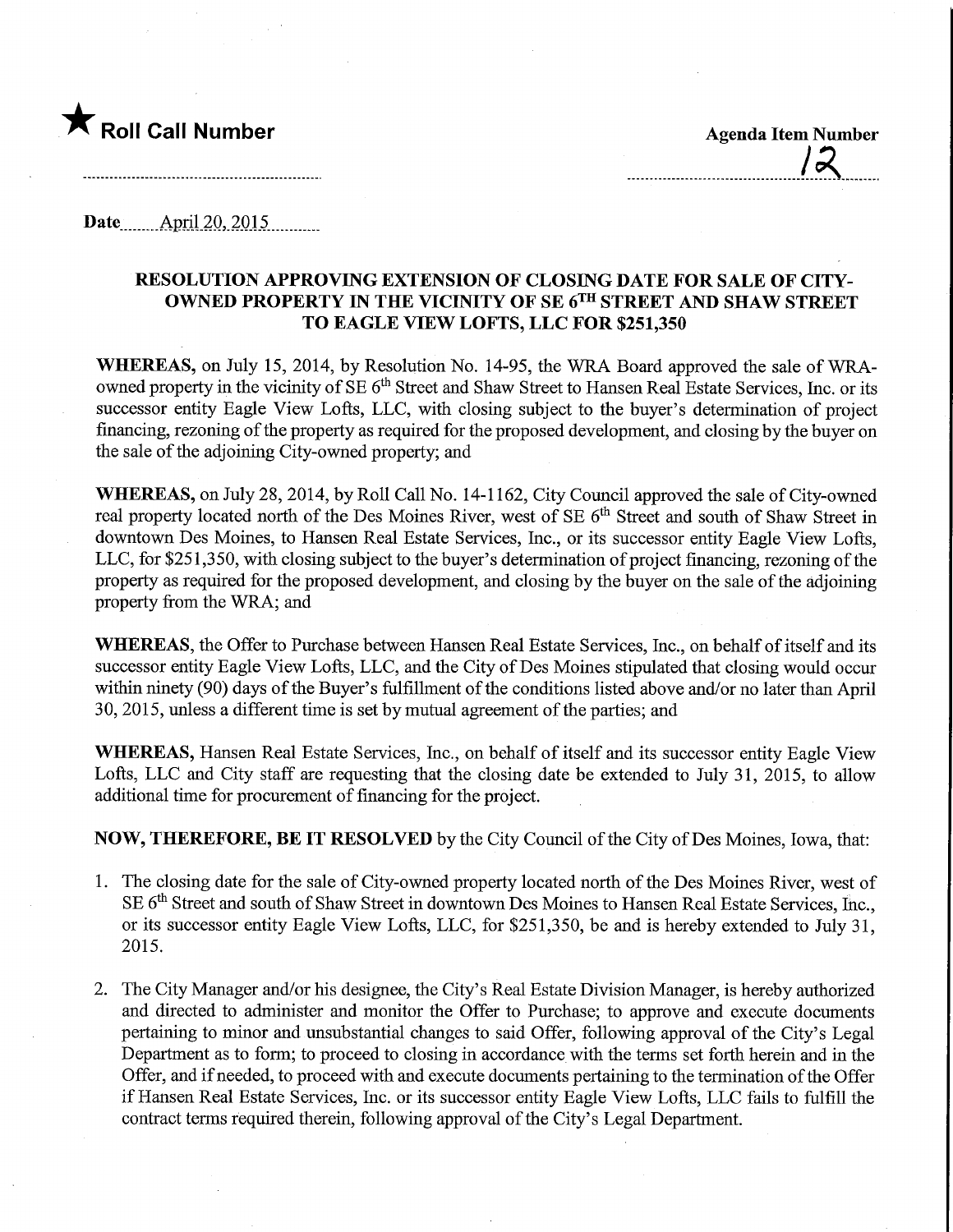## and Roll Call Number Agenda Item Number

 $12$ 

Date.....\_Apri.l.2Q,.2pl5.

Moved by to adopt.

PPROVED AS TO FORM: / frank Glenna K. Frarik, Assistant City Attorney

| <b>COUNCIL ACTION</b> | <b>YEAS</b> | <b>NAYS</b> | <b>PASS</b>     | <b>ABSENT</b> |  |
|-----------------------|-------------|-------------|-----------------|---------------|--|
| <b>COWNIE</b>         |             |             |                 |               |  |
| <b>COLEMAN</b>        |             |             |                 |               |  |
| <b>GATTO</b>          |             |             |                 |               |  |
| <b>GRAY</b>           |             |             |                 |               |  |
| <b>HENSLEY</b>        |             |             |                 |               |  |
| <b>MAHAFFEY</b>       |             |             |                 |               |  |
| <b>MOORE</b>          |             |             |                 |               |  |
| <b>TOTAL</b>          |             |             |                 |               |  |
| <b>MOTION CARRIED</b> |             |             | <b>APPROVED</b> |               |  |

## **CERTIFICATE**

I, DIANE RAUH/ City Clerk of said City hereby certify that at a meeting of the City Council of said ity of Des Moines, held on the above date, among ther proceedings the above was adopted.

IN WITNESS WHEREOF, I have hereunto set my and and affixed my seal the day and year first bove written.

. City Clerk

Mayor